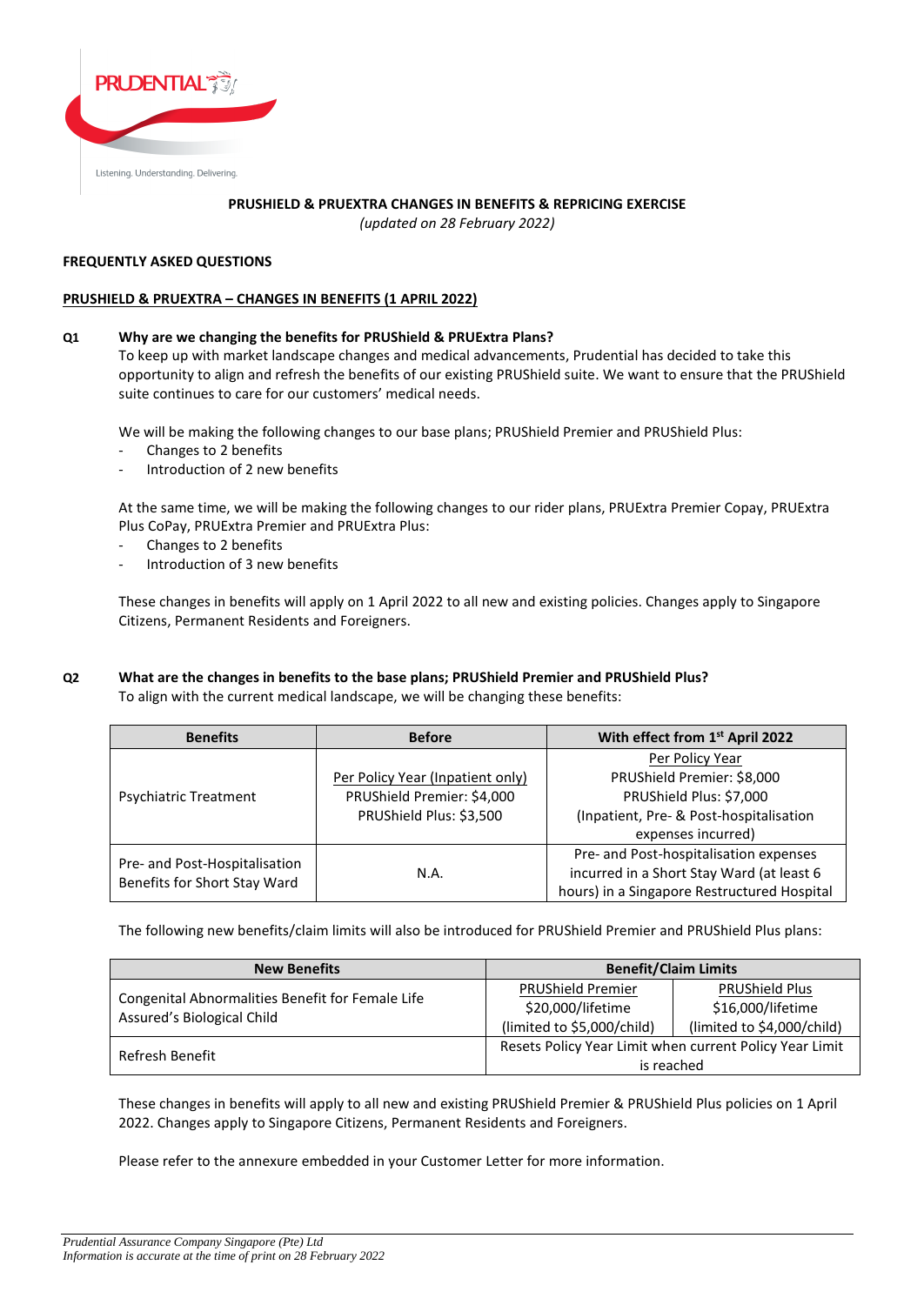

#### Listening. Understanding. Delivering.

# **Q3 What are the changes in benefits to the rider plans; PRUExtra Premier CoPay, PRUExtra Plus CoPay, PRUExtra Premier and PRUExtra Plus?**

To align with the current medical landscape, we will be changing these benefits:

| <b>Benefits</b>      | <b>Before</b>           |                      | With effect from 1 April 2022 |                      |
|----------------------|-------------------------|----------------------|-------------------------------|----------------------|
|                      | <b>PRUExtra Premier</b> | <b>PRUExtra Plus</b> | <b>PRUExtra Premier</b>       | <b>PRUExtra Plus</b> |
|                      | CoPay &                 | CoPay &              | CoPay &                       | CoPay &              |
|                      | <b>PRUExtra Premier</b> | <b>PRUExtra Plus</b> | <b>PRUExtra Premier</b>       | <b>PRUExtra Plus</b> |
| Post-Hospitalisation | 17 TCM Clinics          |                      | 31 TCM Clinics                |                      |
| Follow-up TCM        |                         |                      | (Addition of 14 Clinics)      |                      |
| Immediate Family     |                         |                      |                               |                      |
| Member's             | \$60 per day*           | \$30 per day*        | \$80 per day*                 | \$60 per day*        |
| Accommodation with   |                         |                      |                               |                      |
| Child                |                         |                      |                               |                      |

\* *up to a maximum of 10 days per hospitalisation*

The following new benefits/claim limits will also be introduced for PRUExtra Premier CoPay, PRUExtra Plus CoPay, PRUExtra Premier, and PRUExtra Plus plans:

|                                                         | <b>Claim Limits</b>                                            |                                                          |  |
|---------------------------------------------------------|----------------------------------------------------------------|----------------------------------------------------------|--|
| <b>New Benefits</b>                                     | <b>PRUExtra Premier CoPay &amp;</b><br><b>PRUExtra Premier</b> | <b>PRUExtra Plus CoPay &amp;</b><br><b>PRUExtra Plus</b> |  |
| <b>Outpatient Psychiatric Treatment</b><br>(Postpartum) | \$800 per Policy Year                                          | \$600 per Policy Year                                    |  |
| <b>Autism Test</b>                                      | \$800 per Lifetime                                             | \$600 per Lifetime                                       |  |
| Recurrent Miscarriage (Cost of Investigation)           | \$800 per Lifetime                                             | \$600 per Lifetime                                       |  |

These changes in benefits will apply to all new and existing PRUExtra Premier CoPay, PRUExtra Plus CoPay, PRUExtra Premier and PRUExtra Plus policies on 1 April 2022. Changes apply to Singapore Citizens, Permanent Residents and Foreigners. Please refer to the annexure embedded in your Customer Letter for more information.

## **PRUSHIELD & PRUEXTRA – REPRICING (RENEWAL FROM 1 APRIL 2022)**

## **Q4 What are the premium adjustments for PRUShield & PRUExtra Plans?**

Every year, we will review how Singapore's healthcare cost and our claims experience is trending when determining the premium levels for our PRUShield and PRUExtra policies. Our aim is to keep premiums affordable.

Following our latest review, we have made an upward adjustment in the rates on the PRUShield and PRUExtra Premium Rate Table for some age groups to reflect a sustained increase in healthcare costs. Actual premiums will be calculated based on the customer's age as well as the discount received under the Claims Based Pricing scheme.

An upward premium adjustment will apply for the following plans:

- PRUShield Premier
- PRUShield Plus
- PRUExtra Premier (Withdrawn rider)
- PRUExtra Premier Lite (Withdrawn rider)
- PRUExtra Plus (Withdrawn rider)

Premium increase for the plans above will apply to new policies and existing policy renewals from 1 April 2022. Changes apply to Singapore Citizens, Permanent Residents and Foreigners.

For more information on the PRUShield Premier and PRUShield Plus premiums, please visit [https://www.prudential.com.sg/prushield-changes.](https://www.prudential.com.sg/prushield-changes)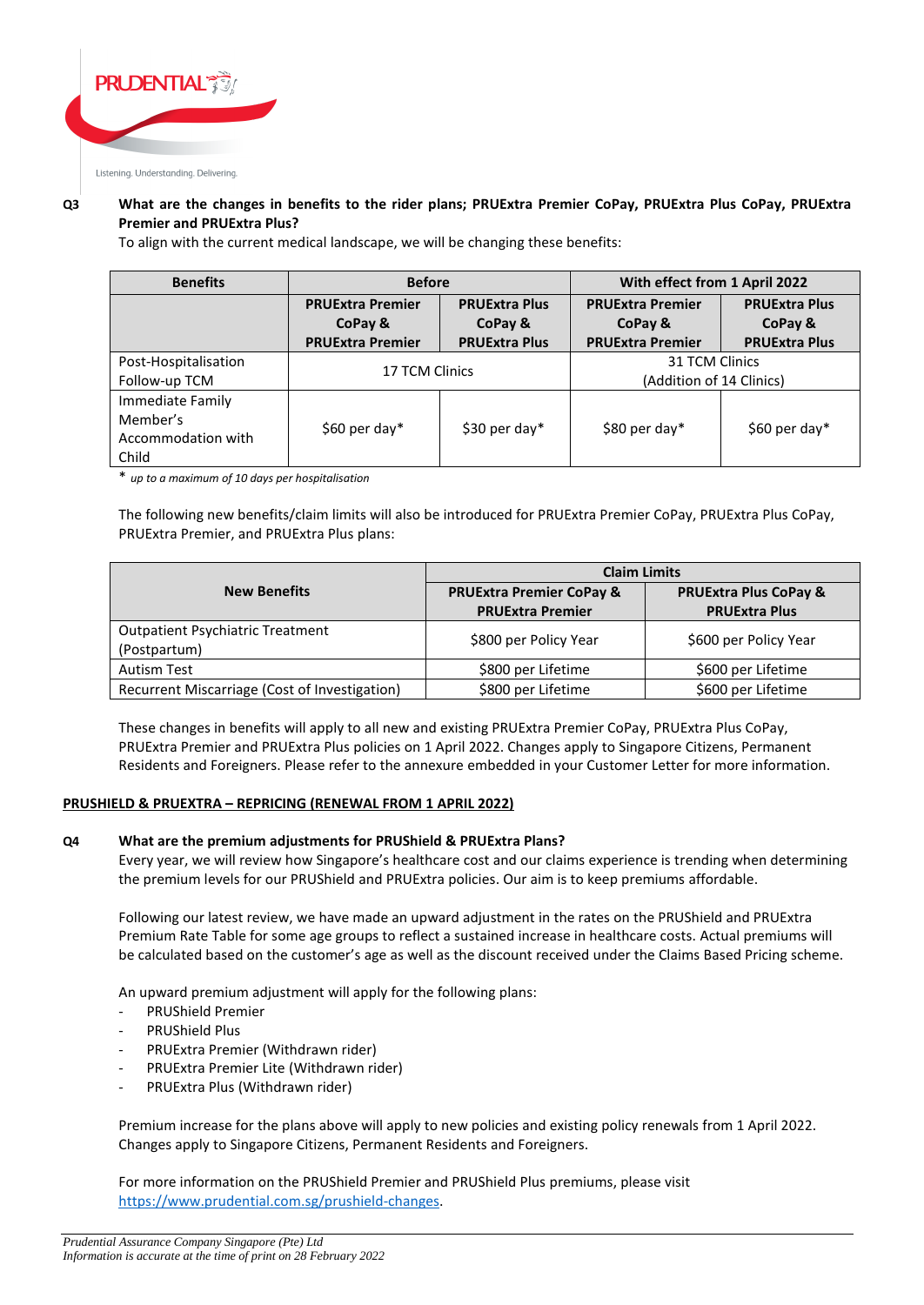

For the latest premium rate table on PRUExtra Premier, PRUExtra Premier Lite and PRUExtra Plus, please refer to your Premium Notice Letter upon renewal or login to our secured online customer portal [https://pruaccess.prudential.com.sg](https://pruaccess.prudential.com.sg/) and search for Policy Information > Policy Number.

#### **Q5 How can I keep my premiums affordable in the long run?**

Here are several ways you can keep your premiums affordable in the long run,

- Claim from your company's medical insurance instead of your personal policy and receive up to \$150 for each successful reimbursement.
- Earn **PRUWell Rewards**<sup>1</sup> under our Claims Based Pricing program and save on premiums by staying healthy
- Choose specialists from our **PRUPanel Connect**<sup>2</sup> program for more affordable treatments
- If you have a PRUExtra Premier plan, you can switch to a more affordable plan such as **PRUExtra Preferred Co-Pay** Supplementary Plan<sup>3</sup>

<sup>1</sup> For policies with PRUExtra Premier, PRUExtra Premier CoPay, PRUExtra Preferred CoPay or PRUExtra Plus supplementary plan only.

<sup>2</sup> For policies with PRUExtra Premier, PRUExtra Premier CoPay or PRUExtra Preferred CoPay supplementary plan only.

3 Important: Please consult with a Financial Consultant for advice before making any plan switch.

#### For more information, please visit [www.prudential.com.sg/pep.](http://www.prudential.com.sg/pep)

#### **PRUSHIELD STANDARD PLAN – CHANGES IN BENEFITS (RENEWAL FROM 1 APRIL 2022)**

#### **Q6 Why are we changing the benefits for PRUShield Standard Plan?**

To align with the changing needs in the medical landscape, enhancements are being introduced to the benefits for Standard Integrated Plan (IP), in accordance with the Ministry of Health's requirements, for new and existing policies renewing from 1 April 2022.

The changes in benefits are standard across all insurers. These include an increase in claim limits for selected medical treatments such as:

| <b>Benefits</b>                                               | <b>Before</b>   | With effect from 1st April 2022 |
|---------------------------------------------------------------|-----------------|---------------------------------|
| <b>External Radiotherapy for Cancer</b><br>(Except Hemi-Body) | \$550/treatment | \$880/treatment                 |
| Kidney Dialysis                                               | \$2,750/month   | \$3,740/month                   |
| Policy Year Limit                                             | \$150,000       | \$200,000                       |